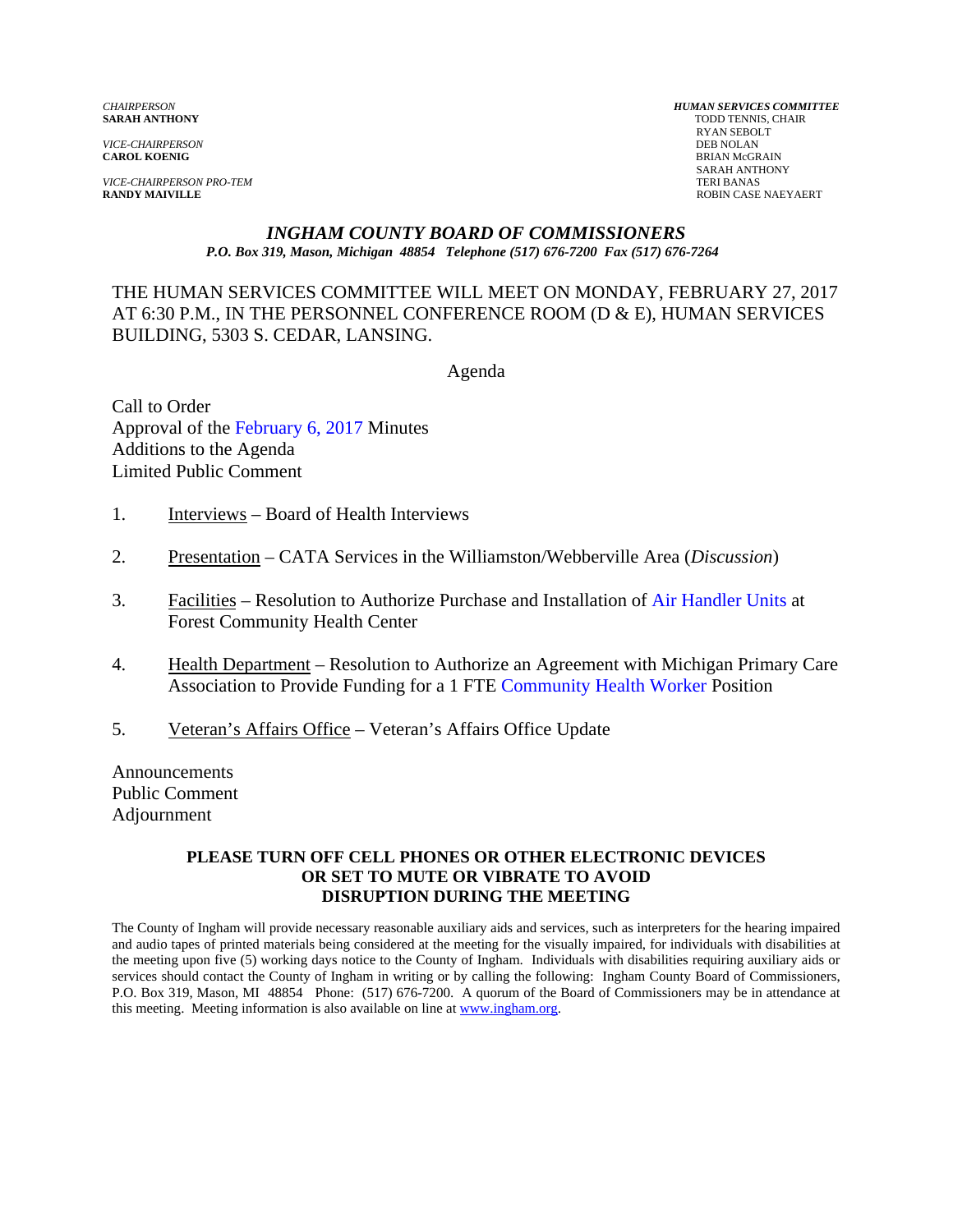#### HUMAN SERVICES COMMITTEE February 6, 2017 Draft Minutes

<span id="page-1-0"></span>

| <b>Members Present:</b>                                                                    | Tennis, Sebolt, Banas, McGrain, Anthony and Case Naeyaert |  |
|--------------------------------------------------------------------------------------------|-----------------------------------------------------------|--|
| Members Absent:                                                                            | <b>Nolan</b>                                              |  |
| <b>Others Present:</b>                                                                     | Jared Cypher, Justin Alexander, Maggie Fenger and others  |  |
| The meeting was called to order by Chairperson Tennis at 6:30 p.m. in Personnel Conference |                                                           |  |

Room "D & E" of the Human Services Building, 5303 S. Cedar Street, Lansing, Michigan.

Approval of the January 23, 2017 Minutes

Commissioner McGrain suggested the following amendment to the January 23, 2017 minutes:

Bob Pena, Eastside Neighborhood Organization Representative, stated that **he** his organization was concerned that there was a new requirement for health care services where people were being asked to provide proof of citizenship.

WITHOUT OBJECTION, CHAIRPERSON TENNIS RECOGNIZED THAT THE MINUTES OF THE JANUARY 23, 2017 HUMAN SERVICES COMMITTEE MEETING WERE APPROVED AS AMENDED. Absent: Commissioner Nolan.

Additions to the Agenda

None.

Removed From Agenda –

1. Interviews – Community Health Center Board

# Limited Public Comment

None.

# MOVED BY COMM. CASE NAEYAERT, SUPPORTED BY COMM. BANAS, TO APPROVE A CONSENT AGENDA CONSISTING OF THE FOLLOWING ACTION ITEMS:

- 2. Health Department
	- a. Resolution to Authorize Amendment #2 to the 2016-2017 Comprehensive Agreement with the Michigan Department of Community Health
	- b. Resolution Honoring Ford Lee

THE MOTION CARRIED UNANIMOUSLY. Absent: Commissioner Nolan.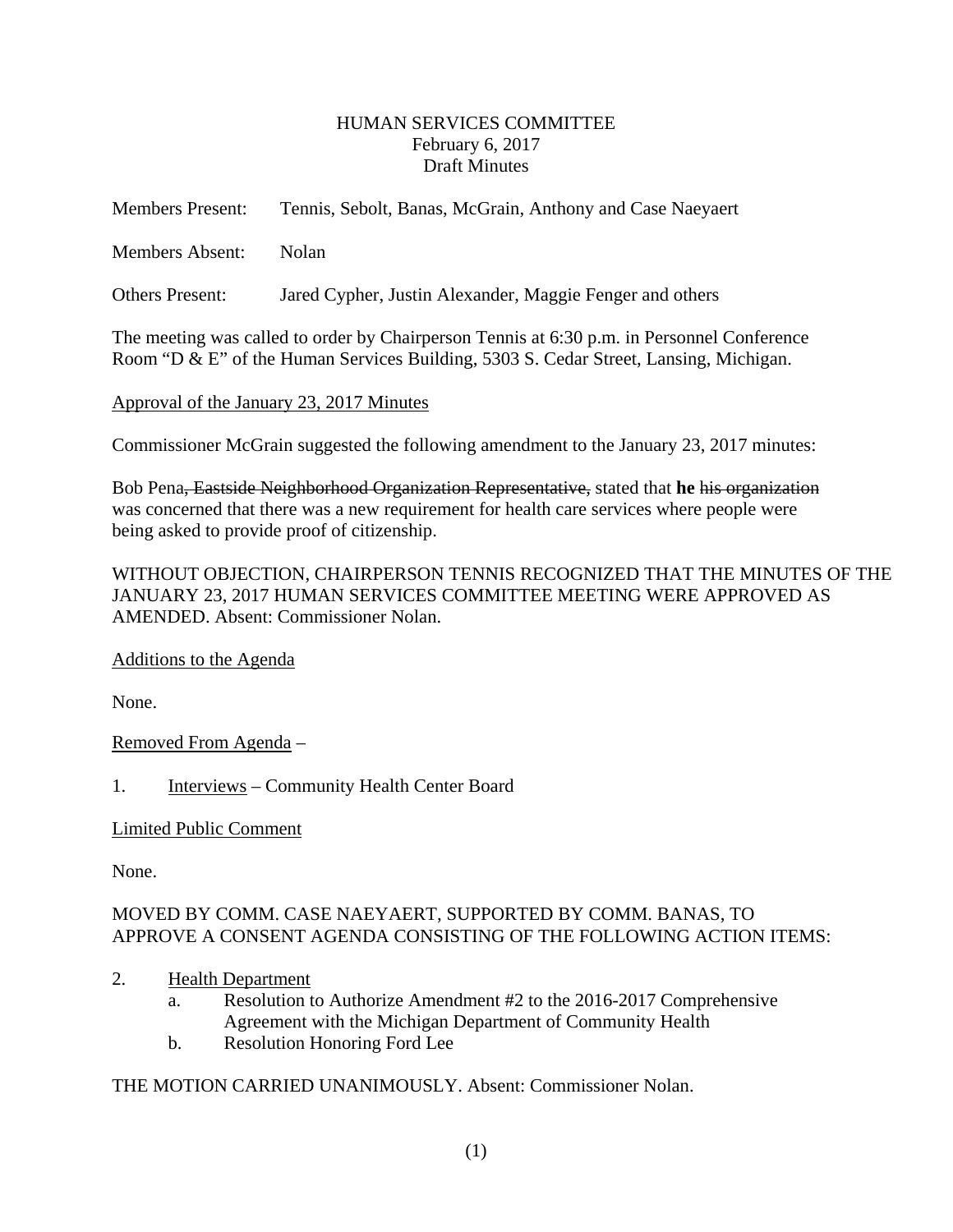THE MOTION TO APPROVE THE ITEMS ON THE CONSENT AGENDA CARRIED UNANIMOUSLY. Absent: Commissioner Nolan.

#### 3. Controller's Office – Resolution to Amend the Clean Air Policy

# MOVED BY COMM. MCGRAIN, SUPPORTED BY COMM. CASE NAEYAERT, TO APPROVE THE RESOLUTION.

Commissioner Sebolt asked if anyone knew whether the fifty foot ban would put anyone out in the street. He further stated that he was concerned about the fair application of the resolution and wondered about moving towards a campus wide ban.

Jared Cypher, Deputy Controller, answered that he had not sent Facilities out with a tape measure, but he believed that certain buildings such as the Human Services Building had plenty of space to enforce the ban. He further stated that the Hilliard Building and the Veteran's Memorial Courthouse had certain doors that would not work with this resolution however each building did have at least one area that he believed would allow people to be fifty feet from the building.

MOVED BY COMM. SEBOLT, SUPPORTED BY COMM. CASE NAEYAERT, TO AMEND THE RESOLUTION AS FOLLOWS:

THEREFORE BE IT RESOLVED, that the Board of Commissioners hereby amends the Clean Air Policy to prohibit smoking within 50 feet **of any exterior wall** of all County buildings.

Commissioner Banas stated that she had received many complaints from her constituents regarding the clouds of smoke at the entrance to county buildings during certain periods of the day. She proposed to add entrances to the fifty foot measurement as well as the walls.

Commissioner McGrain stated that he liked the wall measurement because it got people away from the windows as well as the doors.

Commissioner Case Naeyaert suggested looking into a 100% smoke free campus policy due to the concerns with the fifty foot measurement.

Chairperson Tennis suggested measuring fifty feet from any exterior wall or entrance to cover all issues suggested.

Commissioner Banas stated her support for the Clean Air Initiative and the fact that it promotes a healthy lifestyle.

The resolution was amended as follows:

THEREFORE, BE IT RESOLVED, that the Board of Commissioners hereby amends the Clean Air Policy to prohibit smoking within fifty feet of **any exterior wall or entrance of** all county buildings.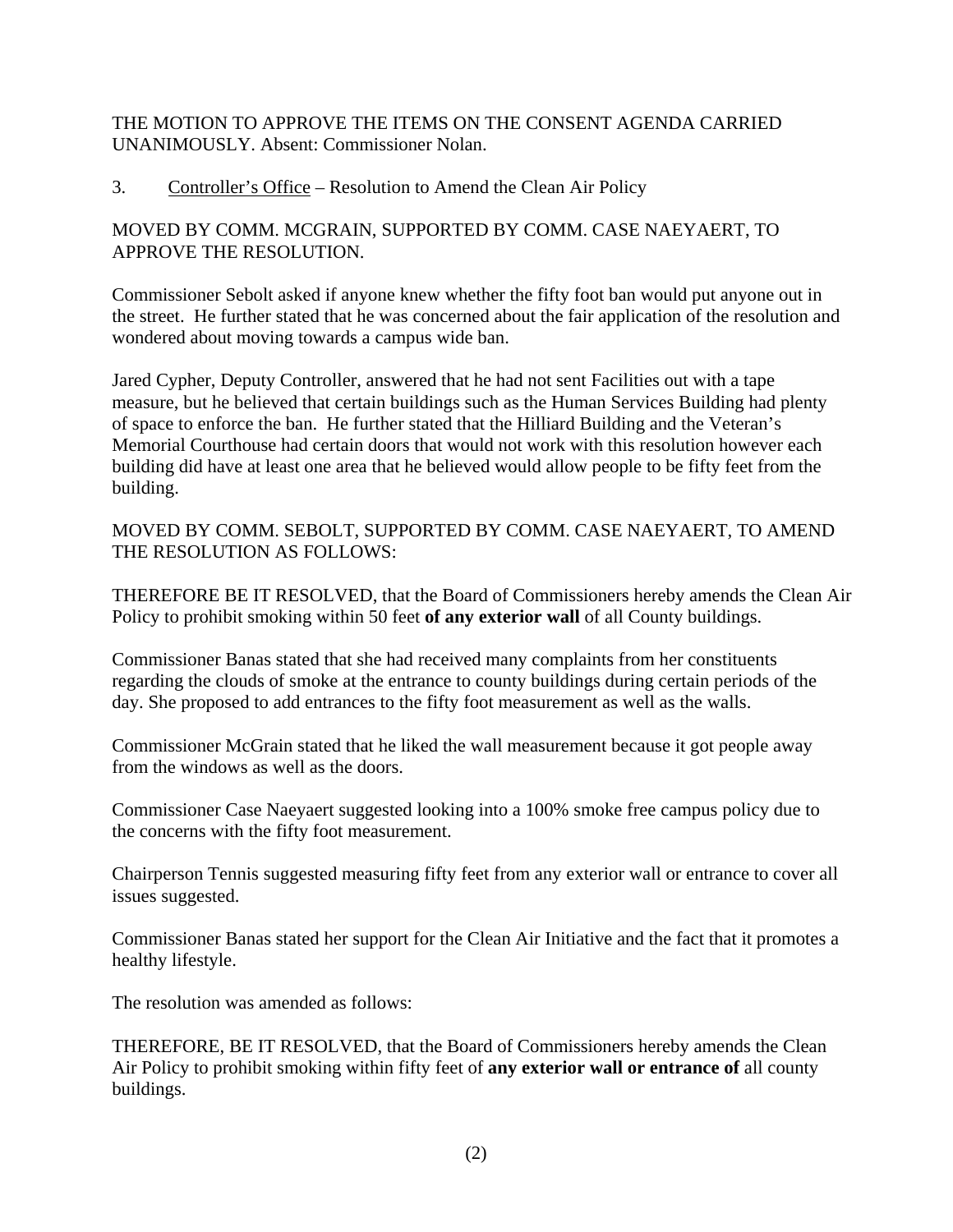This was considered a friendly amendment.

# THE MOTION TO APPROVE THE RESOLUTION, AS AMENDED, CARRIED UNANIMOUSLY. Absent: Commissioner Nolan.

#### **Announcements**

Commissioner McGrain announced that he and Commissioner Sebolt had signed a joint letter to be sent to CATA regarding the issues they each have noticed with CATA's presence on Michigan Avenue, specifically the accessibility and condition of stops on the routes.

Chairperson Tennis stated that Commissioner Grebner had requested a hearing to be scheduled to discuss various CATA routes, specifically Williamston and Webberville connector routes. Chairperson Tennis further stated that he believed the hearing could be broadened to include any issues the commissioners wanted to add.

Commissioner McGrain stated that heavily trafficked CATA routes through Lansing seem to receive preferential treatment compared to the East Lansing routes.

Commissioner Anthony asked if Commissioner Grebner had taken an official position on this as the CATA liaison.

Commissioner McGrain stated that he believed Commissioner Grebner's position had always been if you want something from CATA, just ask for it, which is why he and Commissioner Sebolt were sending the joint letter to CATA.

Public Comment

None.

# Adjournment

The meeting was adjourned at 6:41 pm.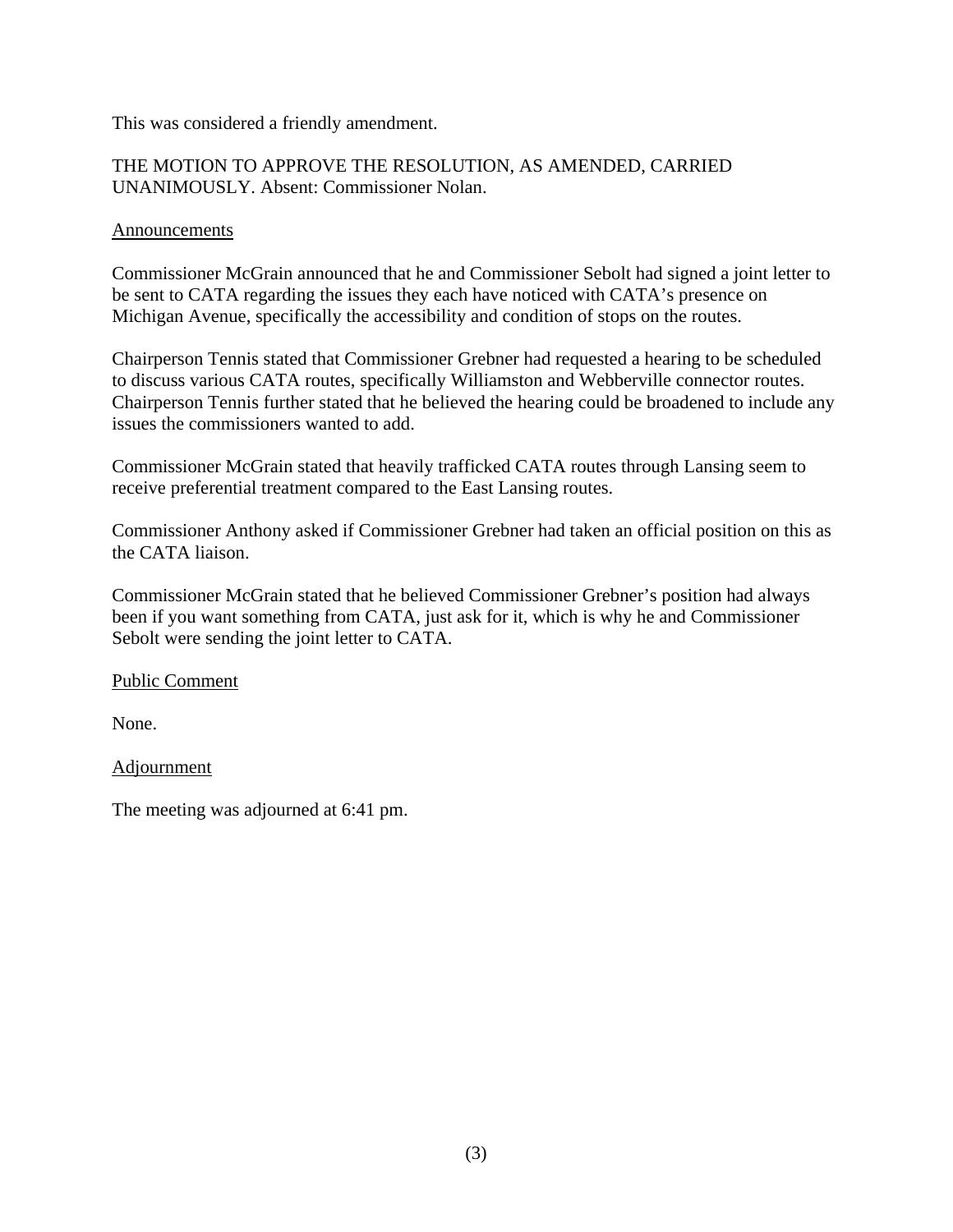# **FEBRUARY 27, 2017 HUMAN SERVICES AGENDA STAFF REVIEW SUMMARY**

# **ACTION ITEMS:**

#### **The Deputy Controller is recommending approval of the following resolutions**

*3. Facilities – Resolution to Authorize Purchase and Installation of Air Handler Units at Forest Community Health Center* 

This resolution authorizes two purchase orders totaling \$76,627 for the following:

- 1. Trane US Inc., through a co-op with US Community Contract #15-JLP-023, to purchase the 25 ton rooftop unit for a cost of \$42,497.
- 2. Nelson Trane for installation of the rooftop unit for a cost of \$34,130, which includes the requested \$5,000 contingency.

Funds for the project are available in the 2017 approved CIP line item #245-60199-976000-7FC10.

This resolution is necessary because the 25 ton RTU #2 at Forest Community Health Center is in need of replacement.

*4. Health Department – Resolution to Authorize an Agreement with Michigan Primary Care Association to Provide Funding for a 1 FTE Community Health Worker Position* 

This resolution accepts an award from the Michigan Primary Care Association (MPCA) for \$38,000 to hire a Community Health Worker (CHW). This position will provide breast and cervical cancer navigation services to women in Ingham County.

# **OTHER ITEMS:**

*1. Interviews – Board of Health Interviews* 

*2. Presentation – CATA Services in the Williamston/Webberville Area (Discussion)*  Representatives from CATA will attend the meeting to discuss the discontinuation of the Williamston/Webberville Connector and Williamston Redi-Ride services.

*5. Veteran's Affairs Office – Veteran's Affairs Office Update* 

The Director of the Veterans Affairs Department will attend the meeting to give a general update on departmental activities.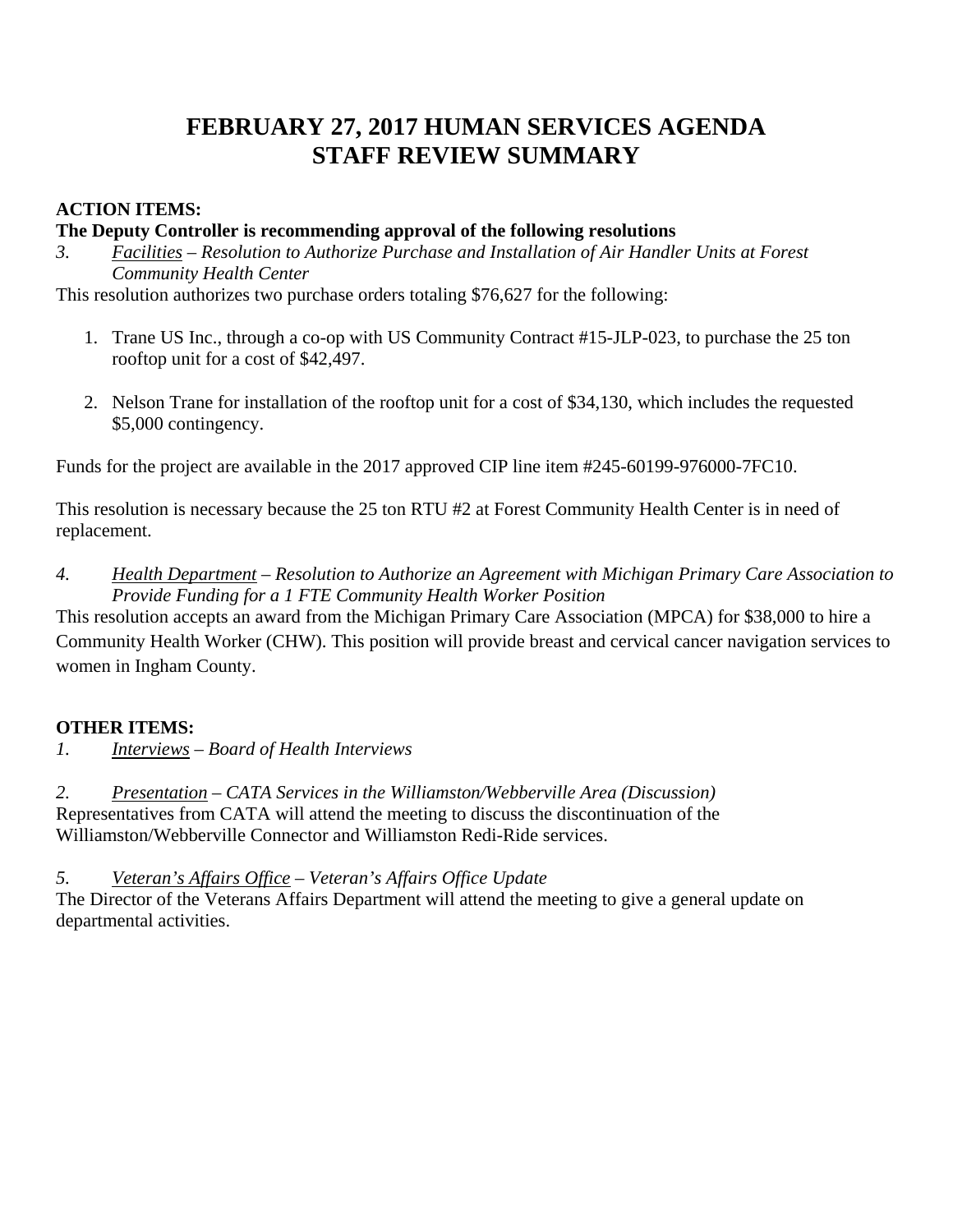<span id="page-5-0"></span>

| TO:             | Board of Commissioners, County Services, Human Services and Finance Committees                                           |
|-----------------|--------------------------------------------------------------------------------------------------------------------------|
| <b>FROM:</b>    | <b>Rick Terrill, Facilities Director</b>                                                                                 |
| DATE:           | February 3, 2017                                                                                                         |
| <b>SUBJECT:</b> | Resolution authorizing two purchase orders for the 25 ton RTU #2 replacement at Forest<br><b>Community Health Center</b> |
|                 | For the meeting agendas of: February 21, February 22 and February 27                                                     |
|                 |                                                                                                                          |

# **BACKGROUND**

The 25 ton RTU #2 at Forest Community Health Center is in need of replacement.

# **ALTERNATIVES**

There are no alternatives for this project.

# **FINANCIAL IMPACT**

Both Trane US Inc., and Ingham County are members of the US Community Contract Program.

Purchasing the unit directly through the manufacturer, Trane US Inc., and the US Community Contract, the County avoids paying the mark-up cost that would apply if the unit was purchased through Nelson Trane.

The Facilities Department is asking for a \$5,000.00 contingency for any unseen circumstances that may arise during installation.

The Facilities Department is requesting approval to issue two purchase orders totaling \$76,627.00, for the following:

- 3. Trane US Inc., through a co-op with US Community Contract #15-JLP-023 to purchase the 25 ton rooftop unit for a cost of \$42,497.00.
- 4. Nelson Trane for installation of the rooftop unit for a cost of \$34,130.00, which includes the requested \$5,000.00 contingency.

Funds for the project are available in the 2017 approved CIP line item #245-60199-976000-7FC10.

# **OTHER CONSIDERATIONS**

There are no other considerations for this project.

# **RECOMMENDATION**

Based on the information presented, I respectfully recommend approval of the attached resolution to support the issuing of two purchase orders for the 25 ton RTU #2 replacement at Forest Community Health Center.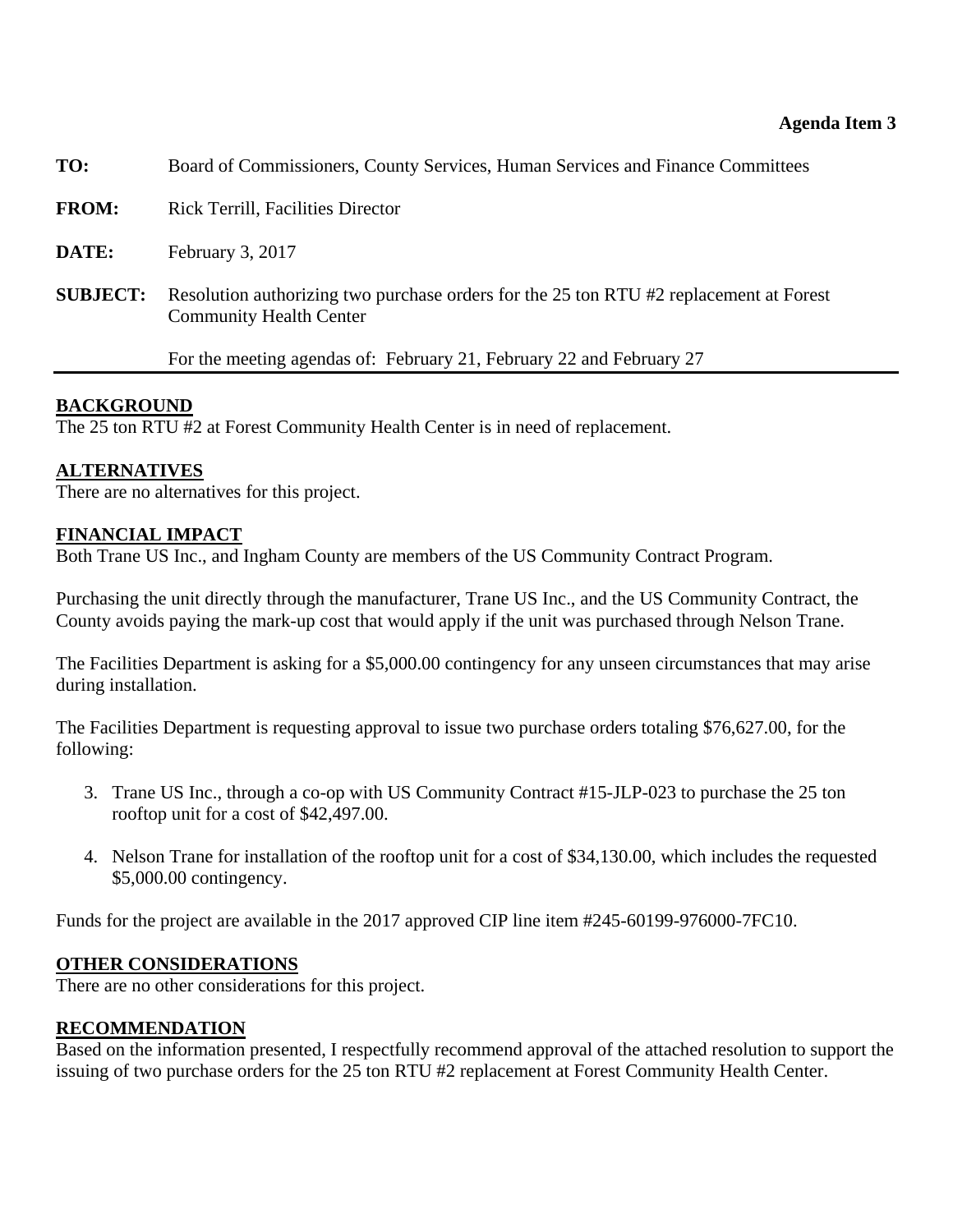Introduced by the County Services, Human Services, and Finance Committees of the:

# INGHAM COUNTY BOARD OF COMMISSIONERS

# **RESOLUTION TO AUTHORIZE PURCHASE AND INSTALLATION OF AIR HANDLER UNITS AT FOREST COMMUNITY HEALTH CENTER**

WHEREAS, the 25 ton RTU #2 at Forest Community Health Center is in need of replacement; and

WHEREAS, both Trane US Inc., and Ingham County are members of the US Community Contract Program; and

WHEREAS, purchasing the unit directly through the manufacturer, Trane US Inc., and the US Community Contract, the County avoids paying the mark-up cost that would apply if the unit was purchased through Nelson Trane; and

WHEREAS, the Facilities Department is asking for a \$5,000.00 contingency for any unseen circumstances that may arise during installation; and

WHEREAS, the Facilities Department is requesting approval to issue two purchase orders totaling \$76,627.00 for the following:

- 1. Trane US Inc., through a co-op with US Community Contract #15-JLP-023 to purchase the 25 ton rooftop unit for a cost of \$42,497.00.
- 2. Nelson Trane for installation of the rooftop unit for a cost of \$34,130.00 which includes the requested \$5,000.00 contingency; and

WHEREAS, funds for the project are available in the 2017 approved CIP line item #245-60199-976000-7FC10.

THEREFORE BE IT RESOLVED, the Ingham County Board of Commissioners authorizes two purchase orders for the 25 ton RTU #2 replacement at Forest Community Health Center as follows.

- 1. Trane US Inc., 3600 Pammel Creek Road, LaCrosse, Wisconsin, 54601-7599, through a co-op with US Community Contract #15-JLP-023 to purchase the rooftop unit for a total cost of \$42,497.00.
- 2. Nelson Trane, 5335 Hill 23 Drive, Flint, Michigan, 48507-3906, for installation of the rooftop unit for a total cost of \$34,130.00 which includes the \$5,000.00 contingency.

BE IT FURTHER RESOLVED, the project will be completed for a total not to exceed total cost of \$76,627.00 which includes the \$5,000.00 contingency.

BE IT FURTHER RESOLVED, the Ingham County Board of Commissioners authorizes the Board Chairperson to sign any necessary contract documents that are consistent with this resolution and approved as to form by the County Attorney.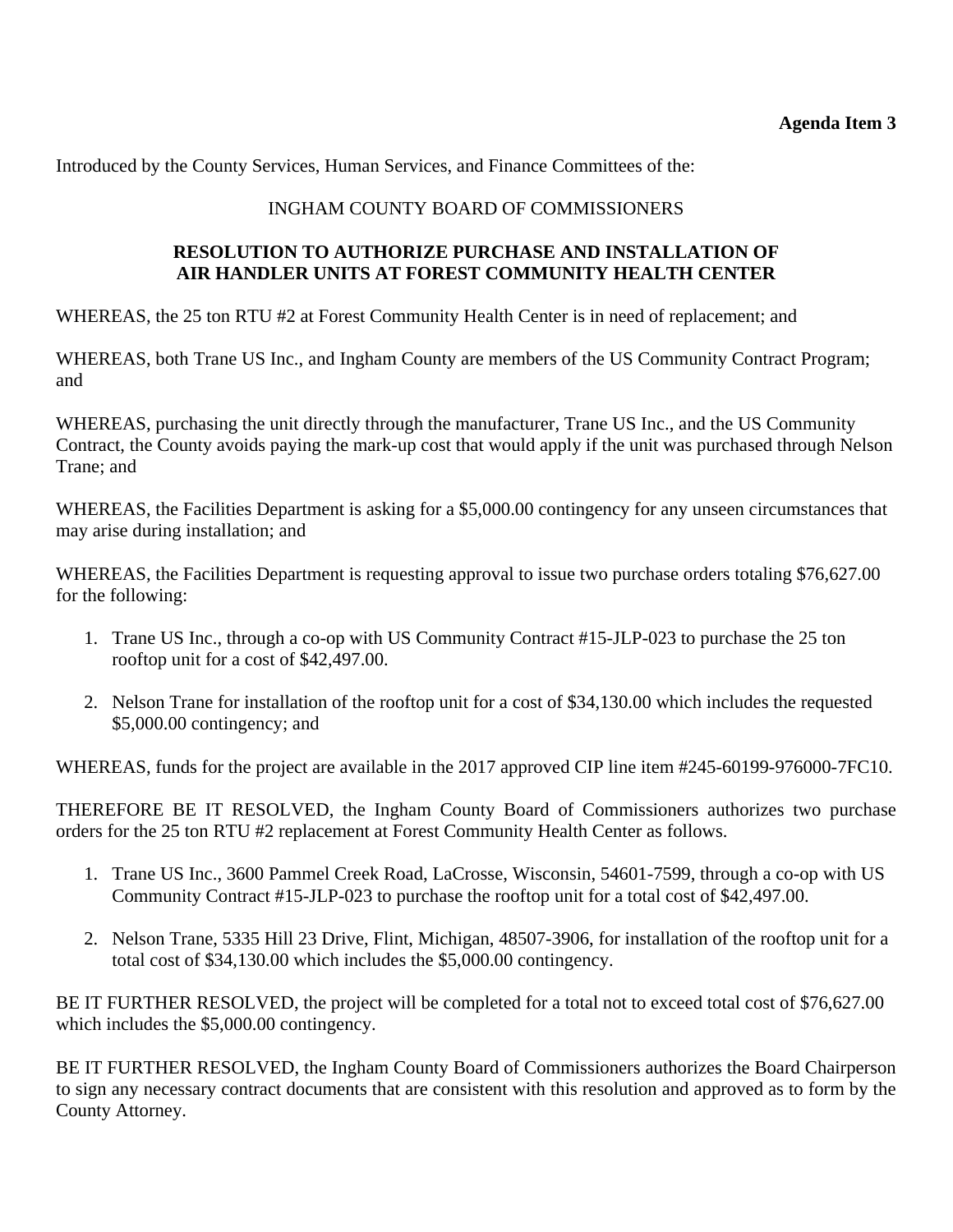<span id="page-7-0"></span>

| TO:          | Board of Commissioners Human Services and Finance Committees      |
|--------------|-------------------------------------------------------------------|
| <b>FROM:</b> | Linda S. Vail, MPA, Health Officer                                |
| DATE:        | February $6, 2017$                                                |
|              | <b>SUBJECT:</b> Acceptance of Breast and Cervical Funds from MPCA |
|              | For the meeting agendas of $2/22/17$ and $2/27/17$                |

#### **BACKGROUND**

The Ingham County Health Department (ICHD) has received an award from the Michigan Primary Care Association (MPCA) for \$38,000 to hire a Community Health Worker (CHW). This position will provide breast and cervical cancer navigation services to women in Ingham County. The award will support establishing 1 FTE CHW position that will engage patients through a variety of methods, such as providing outreach, incentives and information at community events, in order to increase the number of cervical and breast cancer screenings performed within Ingham County.

#### **ALTERNATIVES**

There are no alternatives.

#### **FINANCIAL IMPACT**

The \$38,000 in funding through this agreement will cover the cost of establishing 1 FTE CHW position.

#### **OTHER CONSIDERATIONS**

There are no other considerations.

#### **RECOMMENDATION**

Based on the information presented, I respectfully recommend approval of an agreement with MPCA in an amount up to \$38,000 for the period of October 1, 2016 through September 30, 2017. In addition, I recommend the approval to establish 1 FTE Community Health Worker (CHW) position for the duration of the agreement.